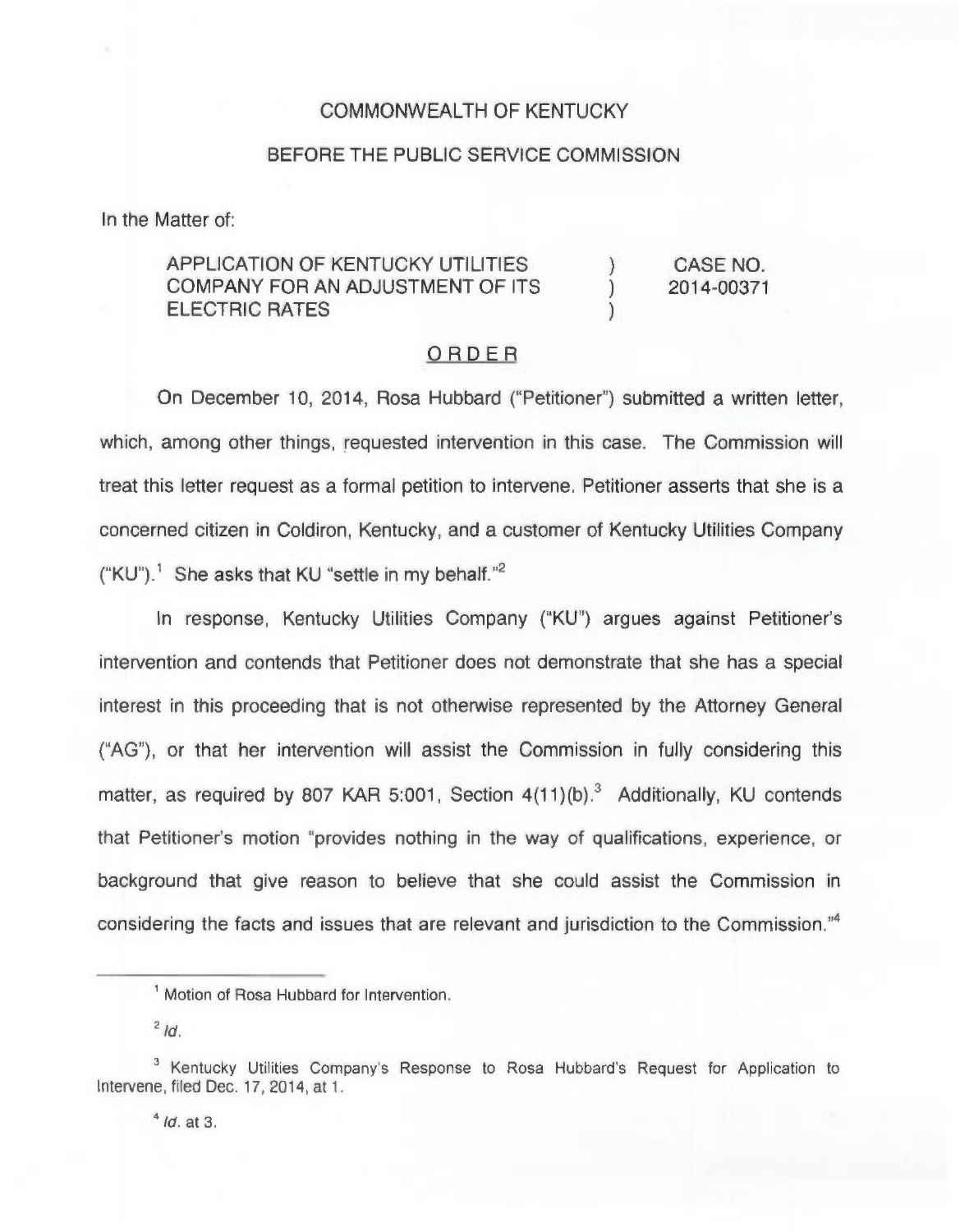The only person with a statutory right to intervene is the AG, pursuant to KRS 367.150(8)(b). That statute authorizes the AG to participate "on behalf of consumer interests." On October 30, 2014, the AG petitioned for full intervenor status in this case, noting in his motion that KRS 367.150(8) "grants him the right and obligation to appear before regulatory bodies of the Commonwealth of Kentucky to represent consumers' AG's petition was granted by the Commission's Order dated Novembe 3, 2014. Intervention by all others is permissive and is within the sound discretion of the  $Common<sup>6</sup>$ 

In exercising our discretion to determine permissive intervention, there are both statutory and regulatory limitations on the Commission. The statutory limitation, KRS 278.040(2), requires that "the person seeking intervention must have an interest in the 'rates' or 'service' of a utility, since those are the only two subjects under the jurisdiction of the PSC."<sup>7</sup> The regulatory limitation is set forth in 807 KAR 5:001, Section 4(11). That regulation requires a person seeking intervention to file a request in writing which "shall state his or her interest in the case...." $B$  That regulation further provides that:

> The commission shall grant a person leave to intervene if the commission finds that he or she has made a timely motion for intervention and that he or she has a special interest in the case that is not otherwise adequately represented or that his or her intervention is likely to present issues or to develop facts that assist the commission in fully considering

<sup>&</sup>lt;sup>5</sup> AG's Motion to Intervene at 1.

<sup>&</sup>lt;sup>6</sup> Inter-County Rural Electric Cooperative Corporation v. Public Service Commission of Kentucky, 407 S.W.2d 127, 130 (Ky. 1966).

 $7$  EnviroPower, LLC v. Public Service Comm'n, No. 2005-CA-001792-MR, 2007 WL 289328 (Ky. App. Feb. 2, 2007).

 $B$  807 KAR 5:001, Section 4(11)(a).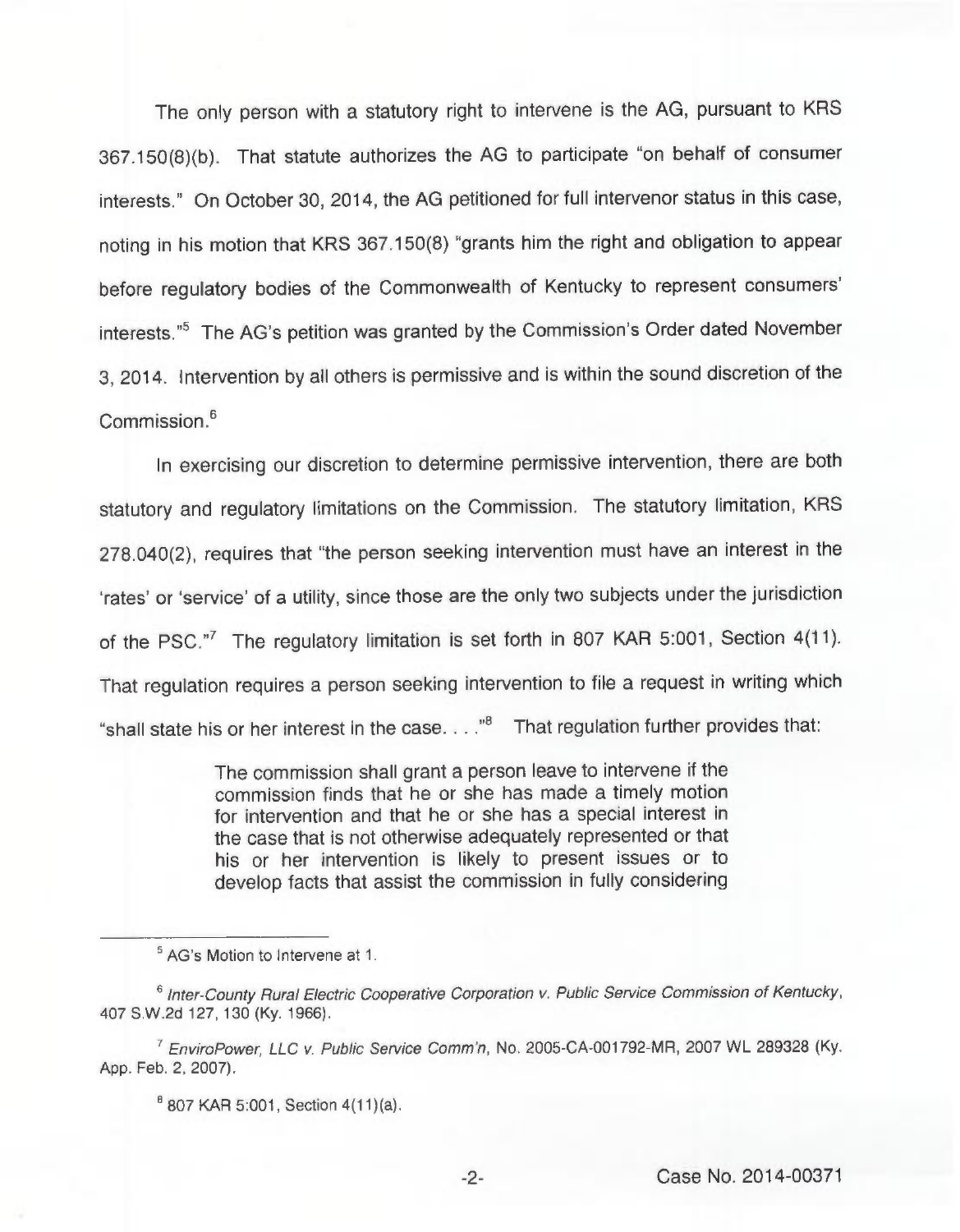the matter without unduly complicating or disrupting the proceedings.<sup>9</sup> proceedings.'t

It is under these statutory and regulatory criteria that the Commission reviews a motion for permissive intervention.

Here, based on a review of the pleadings at issue and being otherwise sufficiently advised, the Commission finds Petitioner has failed to demonstrate a special interest in the proceeding or that she is likely to present issues or develop facts that would assist the Commission in fully considering the specific issues raised in the rate application. Additionally, the Commission finds that Petitioner does not have a special interest in the proceeding which is not otherwise adequately represented by the Attorney General.

Petitioner will have ample opportunity to participate in this proceeding even though she has not been granted intervener status. She can review all documents filed in this electronic case and monitor the proceedings via the Commission's website at the following web address: http://psc.ky.gov/efs/efs search.aspx?case=2014-00371. Petitioner may also file comments as frequently as she chooses, and her comments will be entered into the record of this case. All members of the public also may be afforded an opportunity to address the Commission in person, either immediately prior to any evidentiary hearing in this matter or in any meetings the Commission schedules for the express purpose of receiving public comments.

IT IS THEREFORE ORDERED that the request of Ms. Rosa Hubbard for intervention is denied.

 $-3-$ 

<sup>&</sup>lt;sup>9</sup> 807 KAR 5:001, Section 4(11)(b).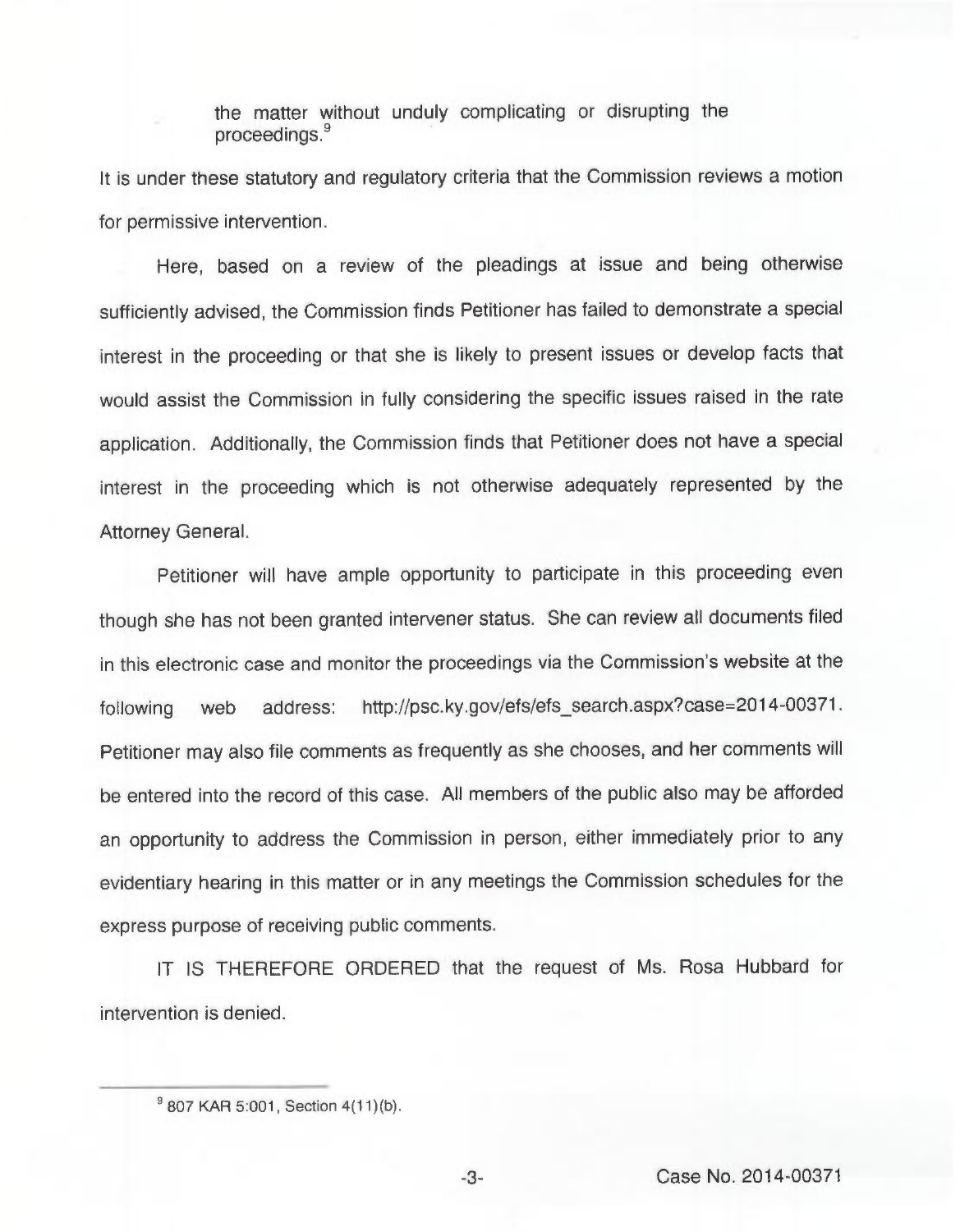| By the Commission                     |
|---------------------------------------|
| <b>ENTERED</b>                        |
| <b>JAN 06 2015</b>                    |
| KENTUCKY PUBLIC<br>SERVICE COMMISSION |

**ATTES** Executive Director